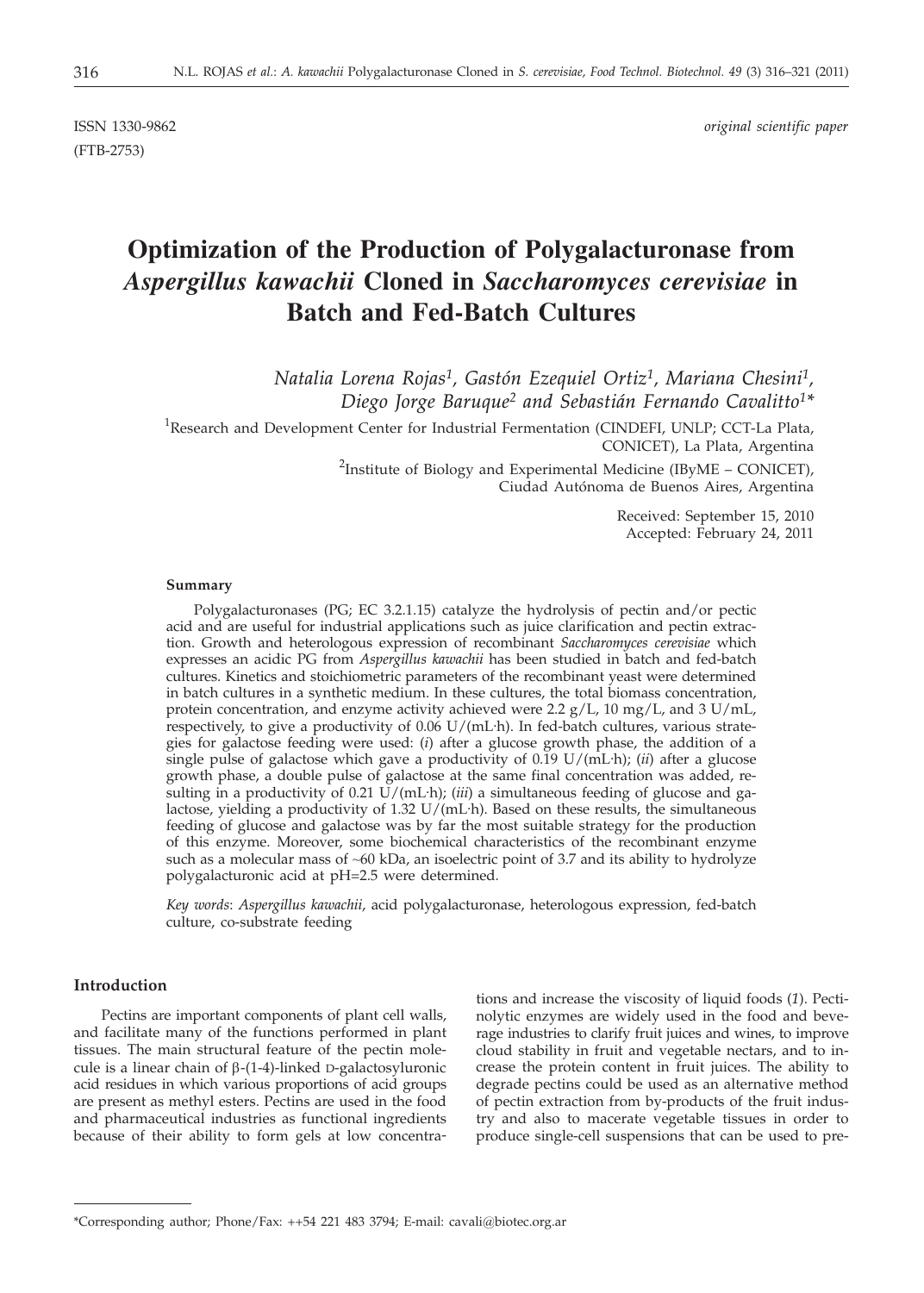pare fruit nectars, vegetable purees and baby and geriatric foods (*2*).

Some strains of *Aspergillus* genus are known to be capable of growing in extremely acidic environments (pH=2) and to produce acid-stable enzymes that are characteristic of this genus and have adequate properties for a potential use on an industrial scale. *Aspergillus kawachii* IFO 4308 produces several acidic depolymerases such as  $\alpha$ -amylases and glucoamylases (3), xylanases (4), and acidophilic proteinases (*5*). An acidophilic polygalacturonase (PGase) also expressed by *A. kawachii* has been reported by Contreras Esquivel *et al. (6*) and was referred to by the authors as PG1.

*A. kawachii*, like many other fungi, produces small quantities of PG1. Even when culture conditions were optimized for enzyme expression, the obtained activity was not sufficient for industrial purposes. For this reason, the cloning of the *pg1* gene and the appropriate genetic engineering for its overexpression have been developed in order to increase enzyme production. *Saccharomyces cerevisiae* has certain properties that have been shown to enable the expression of heterologous proteins of biotechnological interest. Gene expression systems in yeast offer a broader range of potential industrial applications than the corresponding bacterial systems do. For example, yeasts are as easy to manipulate and grow as bacteria but, unlike the latter, their subcellular organization is capable of the posttranslational processing of many heterologous proteins (*7*). Furthermore, *S. cerevisiae* has been universally recognized as having the GRAS status (Generally Recognized As Safe) and moreover, secretes a small number of native proteins into the culture medium at relatively low levels. This latter property would facilitate the purification of any recombinant protein.

When an expression system containing the galactose- -inducible promoter is used, cells are usually first cultivated with glucose as the carbon and energy source (CES) to obtain the necessary biomass before the previously cloned gene is induced by the addition of galactose. The molar ratio of galactose to glucose and the absolute concentration of galactose are the key parameters in determining the level of gene expression (*8,9*).

In this paper, the heterologous expression in *S. cerevisiae* of an acid PGase from *A. kawachii,* in batch and fed-batch cultures, and some biochemical characterization of this recombinant enzyme are reported. To the authors' knowledge, this is the first report on the expression of a pectinase gene from *A. kawachii* in *S. cerevisiae.*

## **Materials and Methods**

## *Chemicals*

Polygalacturonic acid (PGA) was obtained from Sigma-Aldrich (St. Louis, MO, USA). All other chemicals were obtained from Anedra (Buenos Aires, Argentina) and were of analytical grade. All of these products were used as recommended by the manufacturers. Citric phosphate buffer (CPB) used in this study contained 50 mM citric acid and  $25$  mM  $Na<sub>2</sub>HPO<sub>3</sub>$ , pH=2.5.

# *Strains, plasmids, and culture conditions*

*Saccharomyces cerevisiae* INVSc1, genotype Sc1: MATa *his3*D*1 leu2 trp1-289 ura3-52* MATa *his3*D*1 leu2 trp1-289* *ura3-52* (Invitrogen, Buenos Aires, Argentina) carrying the plasmid pYES2:*pg1DI*, called INVSc1:*pg1D<sup>I</sup>* was used for the expression of the cloned *pg1* gene.

*S. cerevisiae* INVSc1 was cultured in synthetic complete medium without uracil (SC-URA) according to the manufacturer's protocol. The medium contained (in g/L): CES 10.0, urea 1.25,  $KH_2PO_4$  1.0, MgSO<sub>4</sub> 0.5, NaCl 0.1,  $CaCl<sub>2</sub> 0.1$  and vitamin stock solution 1.0 mL/L, amino acid stock solution 10.0 mL/L and trace element stock solution 1.0 mL/L.

# *Expression studies*

## Batch cultures in flasks

The expression of *pg1* in submerged cultures in flasks was carried out using two different protocols. Preliminary studies were conducted according to the Invitrogen recommendations (raffinose preparation protocol). The transformed *S. cerevisiae* was cultured overnight in SC- -URA medium with raffinose as the CES. An aliquot of the culture was centrifuged at  $1500 \times g$  for 15 min and the pellet was resuspended and inoculated into 100 mL of induction medium (SC-URA medium with 10.0 g/L of raffinose as the CES, containing  $20.0 \text{ g/L}$  of galactose as the inducer) at an initial  $A_{600 \text{ nm}}$  of 0.4. Samples (5 mL) were thereafter taken every 2 h for a total of 10 h. The  $A_{600 \text{ nm}}$  and pH were measured and an aliquot was centrifuged and frozen for further analytical assays and determination of enzyme activity.

A second strategy (the glucose protocol) was also used. Transformed *S. cerevisiae* cells were cultured overnight in SC-URA medium with glucose as the CES. An aliquot of the culture was centrifuged at  $1500 \times g$  for 15 min. The pellet was resuspended and inoculated into 100 mL of SC-URA medium plus 10.0 g/L of glucose as the CES. When glucose was depleted and exponential growth ceased, the culture was subjected to starvation for 2 h to avoid glucose repression, and the expression system was then induced by the addition of galactose to a final concentration of 20.0  $g/L$ . The sample processing was similar to that of the raffinose protocol.

#### Bioreactor cultures

Batch and fed-batch cultures were carried out in a 1.5-litre BioFlo 310 Benchtop Bioreactor (New Brunswick Scientific, Edison, NJ, USA) with SC-URA medium following the glucose protocol at 30 °C, with aeration (1.0 vvm) and agitation (450 rpm). The culture pH was measured with a glass electrode (Mettler Toledo AG, Greifensee, Switzerland) and automatically controlled at either 5.5 (growth phase) or 4.5 (induction phase) with 0.5 M H<sub>2</sub>SO<sub>4</sub> or 1 M NaOH. The dissolved oxygen was measured with a polarographic-type electrode (Mettler Toledo). The outlet gas was analyzed with a paramagnetic O2 detector (Series 1100, Servomex, Norwoods, MA, USA) and an infrared  $CO<sub>2</sub>$  detector (Pir 2000, Horiba, Japan). The  $O_2$  uptake and  $CO_2$  production rates were calculated according to Cooney *et al*. (*10*).

In order to obtain the culture to be seeded for fermentation, cells from the glycerol stock kept at –70 °C were first inoculated into SC-URA solid medium and grown overnight, then inoculated into 100 mL of liquid SC-URA medium, grown once again overnight, and then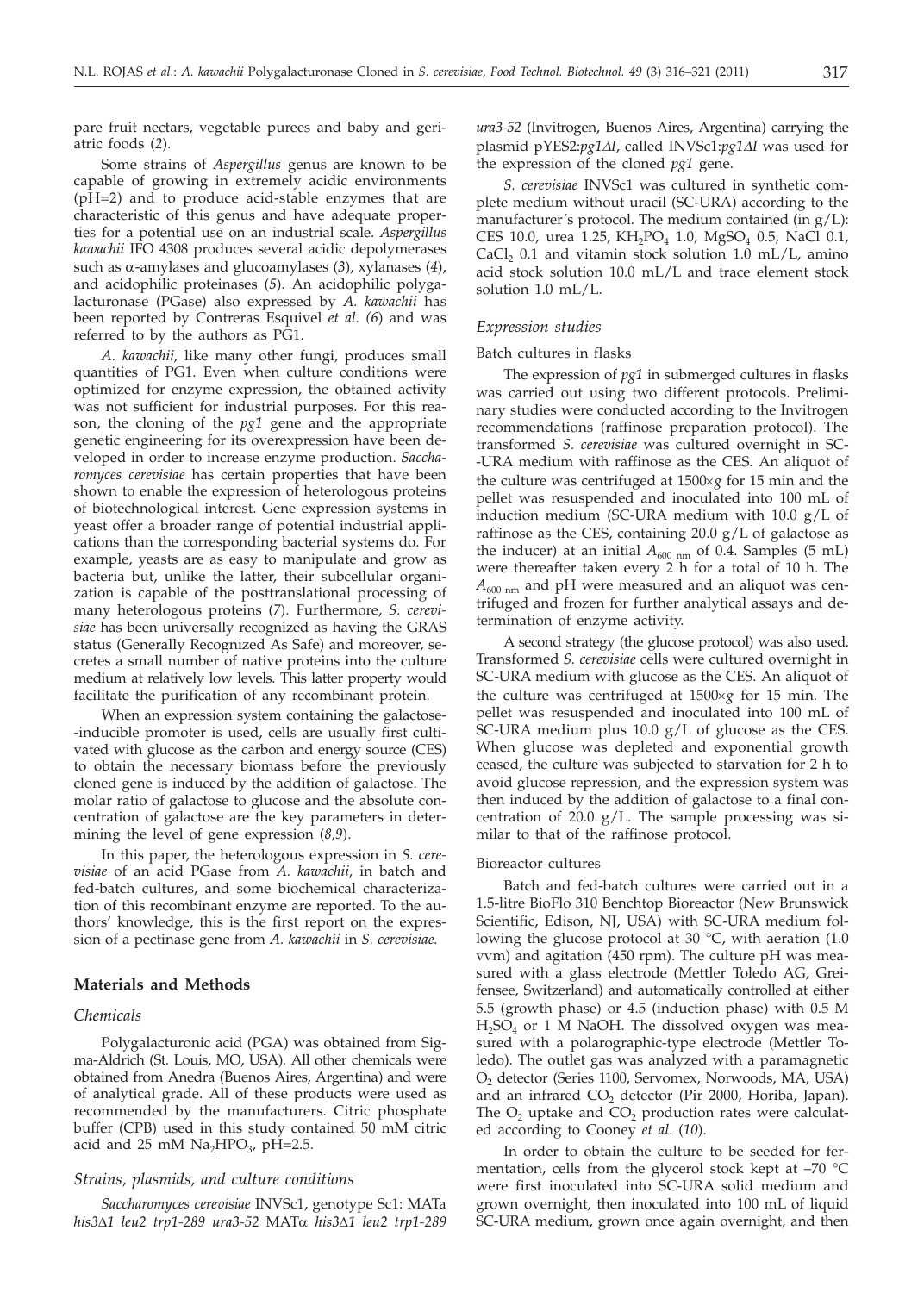collected by centrifugation. After resuspension, these cells were inoculated into the fermentor containing SC-URA medium.

Batch fermentation was carried out in 1.1 L of SC- -URA medium. Two hours after glucose depletion, an induction similar to that of the glucose protocol was carried out. The kinetics and stoichiometric parameters of *S. cerevisiae* INVSc1:*pg1*D*<sup>I</sup>* growth were determined during the growth phase (with glucose as the CES).

Fed-batch fermentations were carried out using three different feeding and induction strategies: (*i*) after a glucose growth phase of 30 h at a feeding rate of 5.2 mL/h and a concentration of 300  $g/L$  of glucose, the culture was induced with a single pulse of galactose at a final concentration of 10 g/L; (*ii*) after a similar glucose growth phase, the culture was induced with two sequential (separated by 5 h) pulses of galactose (10 g/L); and (*iii*) a simultaneous feeding of both glucose and galactose (100 g/L) as the CES and inducer, respectively. The same conditions of batch fermentation were maintained during feeding phase except that the shaking speed was regulated according to the dissolved  $O<sub>2</sub>$  concentration.

The fed-batch protocol (with respect to the glucose concentration and the feeding rate) was designed according to the equations derived from the mass balances for the substrate and biomass in carbon-limited cultures by means of the kinetic and stoichiometric parameters calculated in the batch cultures.

## *Enzyme assay*

PG1 activity was determined as described by Contreras Esquivel and Voget (*11*) with minor modifications. The enzyme activity was measured at pH=2.5 with 2.0 g/L of PGA in CPB as the substrate. When low activity was expected, the reaction time was extended to up to 2 h (*12*). One unit of enzyme activity was defined as the production of  $1 \mu$ mol of reduced sugar as galacturonic acid per min.

# *Enzyme characterization*

The influence of pH on the enzyme activity was determined with 2.0 g/L of PGA in CPB as the substrate after varying the pH from 2.0 to 5.0. The thermal stability of the expressed PG1 was evaluated by incubating the enzyme at pH=2.5 in CPB for 10 h at different temperatures. Samples were taken every 2 h and kept at 0 °C until the time of assay.

The protein concentration was measured by the Bradford technique (*13*) with Coomassie Brilliant Blue G-250 as the chromophore and bovine serum albumin as the standard. SDS-PAGE was carried out in a Mighty Small II Unit (Hoefer SE 260 mini-vertical gel electrophoresis unit, Amersham Pharmacia Biotech, Amersham, Buckinghamshire, UK) (*14*), while isoelectric focussing was performed with an LKB 2117 Multiphor II electrophoresis unit (Amersham Pharmacia Biotech) on a 7.5 % (by mass per volume) polyacrylamide gel containing 5 % (by volume) Pharmalyte™ (Amersham Pharmacia Biotech) (pH=2.5–5.0) according to the instructions of the manufacturer. PG1 was visualized after staining with Coomassie Blue.

## **Results and Discussion**

# *Expression of pg1DI gene in yeast*

## Batch cultures in flasks

In order to study the ability of INVSc1:*pg1* $\Delta$ *I* to produce the heterologous PG1, two series of galactose induction experiments were carried out in Erlenmeyer flasks. In the first experiment, the protocol suggested by Invitrogen was used without any modification. Both clones were cultured aerobically at 30 °C in 100 mL of SC-URA medium with raffinose as the CES up to the CES-depletion point. Raffinose was used as the CES because this trisaccharide does not repress the GAL10 promoter as glucose or other sugars do. The cultures were then supplemented again with raffinose and induced with galactose. A PGase activity of 2 U/mL was obtained after 24 h of induction under these conditions (Fig. 1). Although



**Fig. 1**. PGase expression by recombinant *S. cerevisiae* following the raffinose protocol. Batch cultures in SC-URA medium were induced with galactose after 10 h of exponential growth in raffinose.  $\bullet$  clone 1 (induced),  $\blacksquare$  clone 2 (induced),  $\circlearrowleft$  clone 1 (noninduced),  $\Box$  clone 2 (noninduced),  $\triangle$  negative control (without the *pg1* gene)

this value may seem low, the activity is 100 times higher than that of the PGase obtained in *A. kawachii* cultures (*6*). A culture of INVSc1 transformed with pYES2, not containing the *pg1* gene, and incubated under similar conditions as a negative control exhibited no induction.

Since raffinose is too expensive to be used as the CES in an industrial fermentation process, a second strategy for induction was carried out. INVSc1:*pg1D<sup>I</sup>* was first grown in SC-URA medium with glucose as the CES, then subjected to 2 h of starvation before a final galactose induction in order to avoid glucose repression. Since no major differences in PGase induction between the two experimental approaches were observed (Fig. 2), it was decided to use the second protocol for all further studies. Because of the potential industrial application of this enzyme, a low-cost medium would be critical, given the degree of scaling-up necessary for the industrial production process.

## Batch cultures in a bioreactor

Fig. 3a shows the time course of biomass growth and substrate consumption in a batch culture. From these data, a maximum specific growth rate  $(\mu_{\text{max}})$  of 0.28 h<sup>-1</sup> was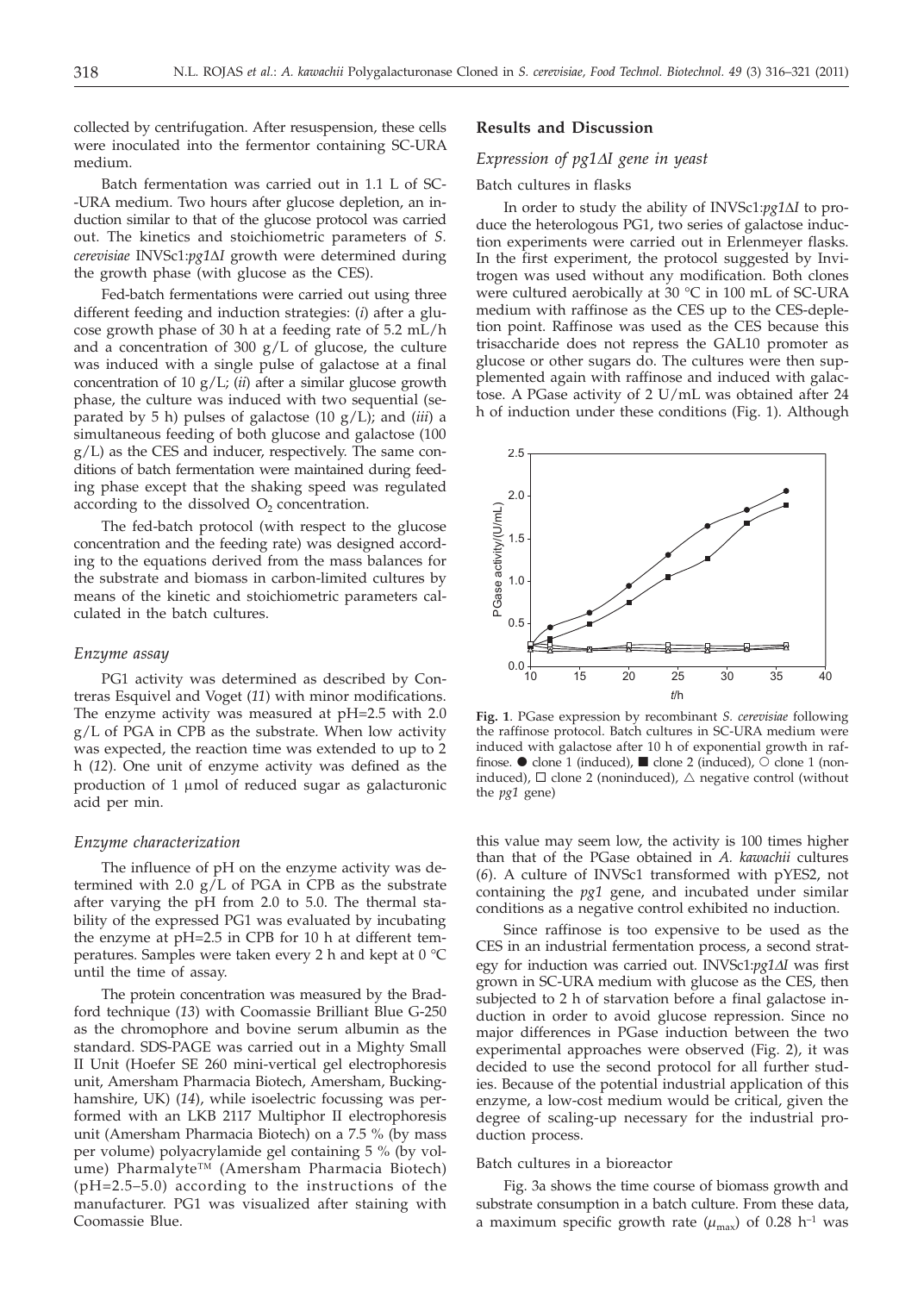

**Fig. 2.** Induction of *pg1* gene cloned in *S. cerevisiae* grown in raffinose or glucose as CES. Induction was carried out after 8 h of exponential growth.  $\bullet$  glucose,  $\circ$  raffinose

calculated, which is lower than that reported for wild- -type *Saccharomyces cerevisiae* in synthetic medium (*15*). The decline in the  $\mu_{\text{max}}$  value is understandable in view of the metabolic burden caused by the foreign construct. The dissolved oxygen concentration was always above 60 % saturation, thus insuring oxygen levels were nonlimiting. Fig. 3b shows the time course for the rates of



**Fig. 3**. Profiles of the rates of growth, glucose consumption, ethanol production, volumetric  $O_2$  consumption, and  $CO_2$  production during the batch cultivation of *S. cerevisiae* INVSc1 containing the pYES2:*pg1∆I* construction: a) ◆ remaining glucose,  $\blacktriangledown$  biomass concentration,  $\blacktriangledown$  ethanol concentration; b)  $\Box$  CO<sub>2</sub> production rate,  $\blacksquare$  O<sub>2</sub> consumption rate

 $O<sub>2</sub>$  consumption and  $CO<sub>2</sub>$  production. The respiratory quotient was always above 1, typical of an overflow metabolism (*i.e.* from the Crabtree effect) (*16*).

Table 1 shows the stoichiometric parameters of the culture. The carbon and energy balances were calculated according to Erickson *et al.* (*17*) for product-generating cultures and found to be close to unity, indicating that only biomass, ethanol, and  $CO<sub>2</sub>$  are produced during cultivation under these conditions.

Once the growth phase had ended, PGase expression was induced by a pulse of galactose as described above (for the glucose protocol). After the induction phase, the total biomass concentration, protein concentration, and enzyme activity were 2.2  $g/L$ , 10 mg/L, and 3 U/mL, respectively, to give a productivity of 0.06 U/(mL. h). This enzyme concentration is higher than that obtained with batch cultures in flasks, probably as a result of the degree of environmental control (*e.g.* pH, dissolved  $O_2$ levels) attained in the bioreactor. Contreras Esquivel and Voget (*11*) reported that PG1 is stable only within a pH range between 2.5 and 5.0. For this reason, the pH control was extremely critical in maintaining the enzyme stability during the expression phase. Furthermore, the biomass yield during this last phase was lower than that obtained during the growth phase. Considering that glucose and galactose are similar as CESs, the decrease in  $Y_{X/S}$  (Table 1) could result from the metabolic burden caused by the expression of the foreign gene.

Table 1. Stoichiometric parameters of *S. cerevisiae* batch culture. The carbon and energy balances were calculated according to Erickson *et al.* (*17*) for product-generating cultures

| Y <sub>X/S</sub><br>mol | $Y_{CO2/S}$<br>mol | mol   | $Y_{P/S}$<br>mol | а<br>mol | СB   | γB   |
|-------------------------|--------------------|-------|------------------|----------|------|------|
| 0.173                   | 0.291              | 0.082 | 0.523            | 0.0345   | 0.95 | 1.05 |

*Y*<sub>X/S</sub>=biomass yield, *Y*<sub>CO2/S</sub> =carbon dioxide yield, *Y*<sub>P/S</sub>=ethanol yield, *a*=urea coefficient, *b*=oxygen coefficient, CB=carbon balance,  $\gamma_B$ =reduction degree (energy balance)

#### Fed-batch cultures in bioreactor

The optimal cultivation method should lead to high volumetric productivity, high final product concentration, stability and reproducibility of the process. If it is possible, low-cost substrates should be used (*18*). Most protein production processes are based on fed-batch protocols. In an attempt to increase PG1 productivity, a number of fed-batch fermentations using different strategies for introducing galactose into the growing culture were conducted. In order to control the rate of glucose feeding in fed-batch cultures so as to avoid an accumulation of the CES and a consequent production of ethanol through the Crabtree effect, fundamental fermentation parameters were estimated from the batch-culture data (Table 1). The desired final biomass concentration was 15 g/L. For this level of biomass, the corresponding parameters were:  $X_0$ =2.20 g/L,  $V_0$ =0.8 L and  $V_f$ =1.12 L,  $S_R$ =320 g/L, F=10 mL/h,  $\mu_0$ =0.28 h<sup>-1</sup>,  $Y_{X/S}$ =0.173 mol/mol, where  $X_0$ ,  $V_0$ and  $\mu_0$  are biomass concentration, volume and specific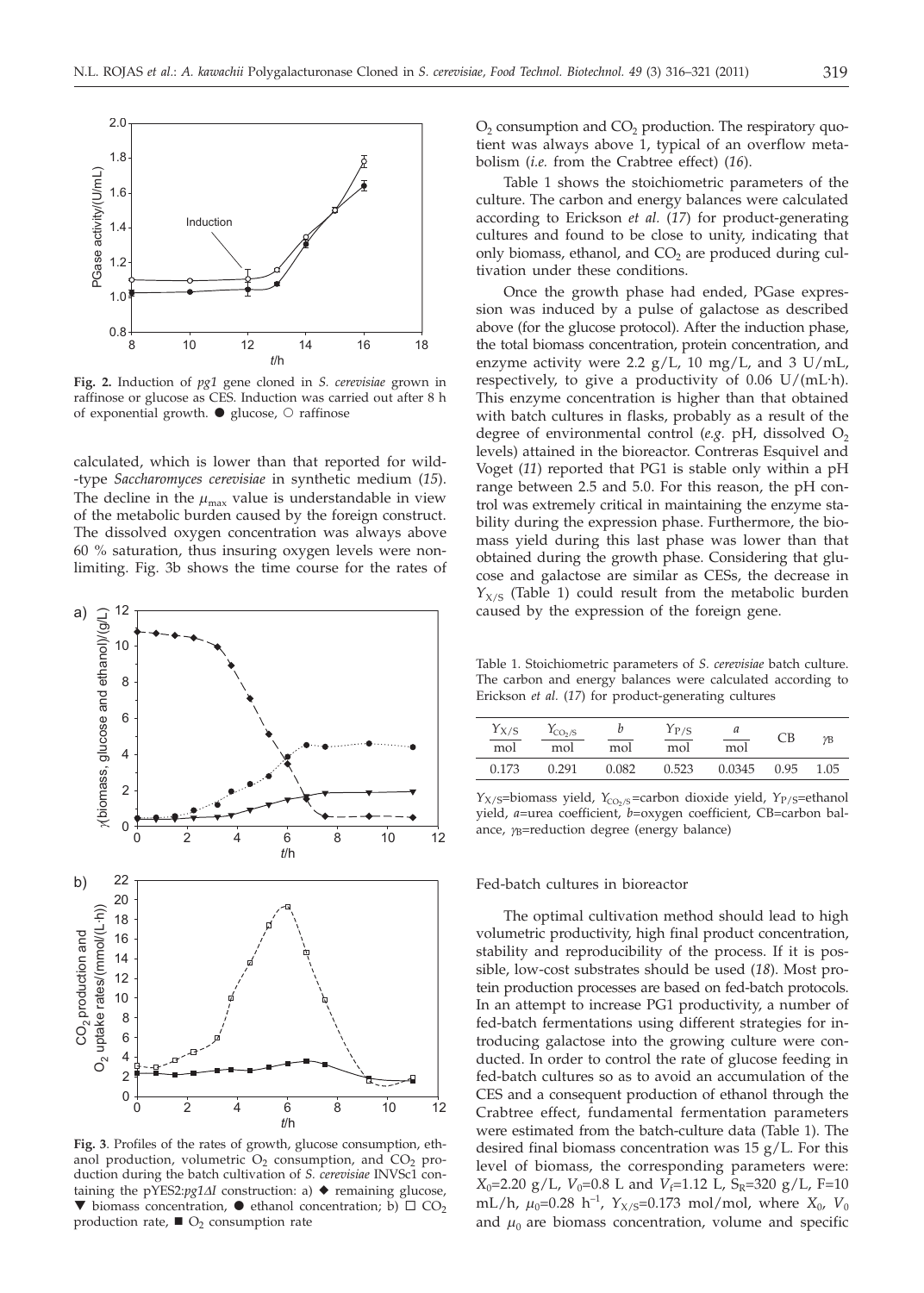growth rate at initial condition respectively,  $V_f$  is final volume,  $S_R$  is substrate feeding concentration, F is feeding flux and  $Y_{X/S}$  is biomass yield.

The various strategies used for galactose feeding were described in Materials and Methods. In the first two strategies, the final biomass concentration obtained in this culture system before induction was 11.11 g/L. Once the glucose feeding was halted, the expression of the enzyme was induced by the addition of galactose. With the strategy described in (*i*), after the glucose depletion from the medium and the addition of a single pulse of galactose, the final PG1 concentration and total protein content obtained were 12.2 U/mL and 67 mg/L, respectively, after 63 h of culture to give a productivity of 0.19 U/(mL. h). These yields are higher than those obtained in batch cultures. The reason for the improved PG1 productivity was probably the greater biomass concentration achieved in this culture system.

Strategy described in (*ii*), with the addition of a double pulse of galactose, gave a final PG1 concentration and a total protein content of 16 U/mL and 73.6 mg/L, respectively, after 78 h of culture, corresponding to a productivity of 0.21 U/(mL. h). This strategy therefore resulted in only a marginal increase in PG1 productivity relative to strategy (*i*).

Strategy (*iii*), involving simultaneous growth and induction phases, was based on the idea that during the growth phase, glucose is used as the CES and its concentration thus becomes almost negligible; so that the galactose promoter should not be repressed, and the *pg1* gene can therefore be expressed (*19*). This feeding strategy yielded a final PG1 concentration and a total protein content of 50.0 U/mL and 54 mg/L, respectively, after 38 h of culture to give a productivity of 1.32 U/(mL. h).

When comparing the results of these three approaches to the level of PG1 production by the fed-batch mode, it was concluded that the simultaneous feeding of glucose and galactose was by far the most suitable strategy for the generation of this enzyme instead of a step-wise feeding of galactose, as suggested in previous reports (*20*).

An industrial production process must be capable of yielding large amounts of products while still keeping the fermentation time as short as possible; moreover, the substrate should be completely utilized at the same time since the cost of raw material is the predominant manufacturing expense. In addition, an industrial production strategy must take into account the regulation of expression of the specific gene in question, a feature determined by its promoter. For these reasons, this last approach would appear to be the most promising one for the recombinant production of PG1 in large-scale experiments.

## *Partial characterization of the recombinant protein*

Some biochemical properties were determined. The recombinant protein had a molecular mass of 60.1 kDa (Fig. 4) and an isoelectric point of 3.7.

With PGA as substrate, maximum activity occurred at around pH=4.0, but the enzyme activity was still recorded at pH=2.0 (at 20 % of the maximum activity), where the PGA substrate precipitates out of the solution (Fig. 5a). Moreover, the recombinant PG1 retained no activity at pH=5.0, similar to the previously reported pH



**Fig. 4**. SDS-PAGE of the recombinant PG1. Lane 1: low-molecular-mass protein standard (GE), lane 2: recombinant PG1 from clone 1, lane 3: negative control (noninduced clone 1), lane 4: recombinant PG1 from clone 2, lane 5: negative control (noninduced clone 2)



**Fig. 5.** Biochemical characterization of the recombinant PG1: a) effect of pH on the activity of *S. cerevisiae* PG1. CPB buffer adjusted to pH=2.0, 2.5, 3.0, 3.5, 4.0, 4.5 and 5.0 was used in the measurement of enzymatic activity under the standard conditions; b) effect of temperature on PG1 stability. The enzyme solution was incubated at the indicated temperatures, and at the selected time intervals the samples were taken and chilled in an ice bath. The residual PG1 activity was then measured under standard conditions.  $\bullet$  50,  $\blacktriangledown$  55,  $\circ$  60, and  $\triangle$  70 °C